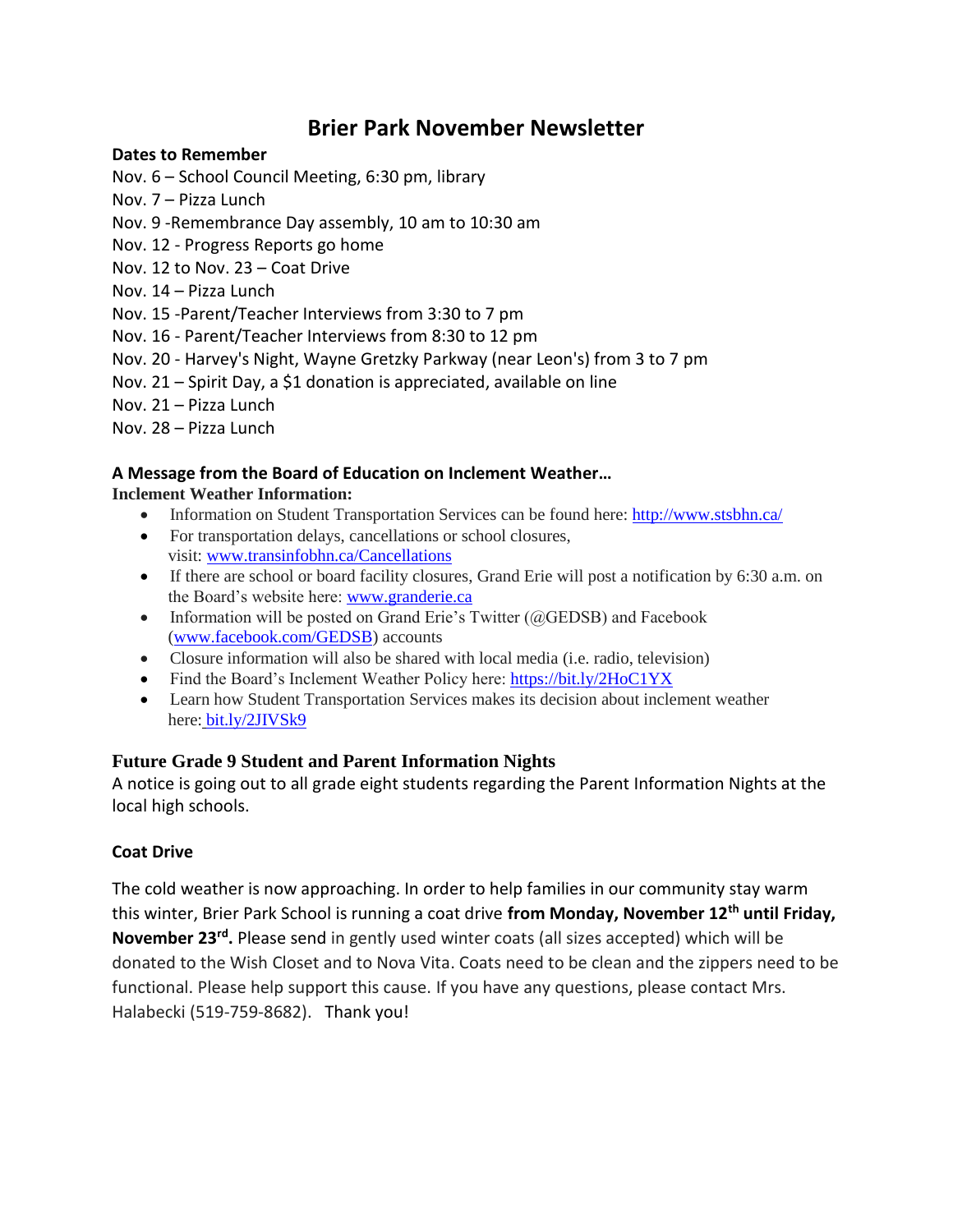#### **Principal's Message**

Our character trait for September and October was co-operation. I'm sure you can see why cooperation is important during the beginning of the school year. Students have worked well throughout the two months and their progress will be evident in their progress reports sent home on November 12<sup>th</sup>. For November, our character trait focus is Respect. For December, we are focusing on Compassion.

Thank you to our students and staff for their contributions to our United Way campaign. We collected over 80 pairs of socks to donate to Nova Vita. We also collected \$160 for the United Way during our October Spirit Day.

In November, our Spirit Day is Wednesday, November  $21<sup>st</sup>$ . We are having a "Twin Day" or Red/Black Day (school colours). Students can donate a dollar towards the Grand Erie Big Brothers/Big Sisters organization. Brier Park receives mentors from the Big Brothers/Big Sisters organization whom spend time with some of our students for one school term. They play games, do crafts and build students' self-esteem. Mrs. Piovesan organizes our mentor/student arrangements.

Thank you to Mr. Nicholson for coaching the Intermediate Soccer team. The team did so well, they advanced to the CAGE tournament. This tournament features the best team from each of the counties: Norfolk, Haldimand and Brant.

The staff and I worked on our school achievement plan for this year during the October PD day. Our focus continues to be on math. The School Council and I have created our school safety plan too.

Mrs. Brittain

### **From our School Council:**

Our First Harvey's Night raised \$182 for the school. Thank you for your support. Our next Harvey's Night is Tuesday, November 20<sup>th</sup> at the Harvey's on Wayne Gretzky Parkway (near Leon's).

Please see the School Council minutes from our October meeting on the school's website. Also, our next School Council meeting is on November  $6<sup>th</sup>$  at 6:30 pm. Please join our meeting and contribute your ideas.